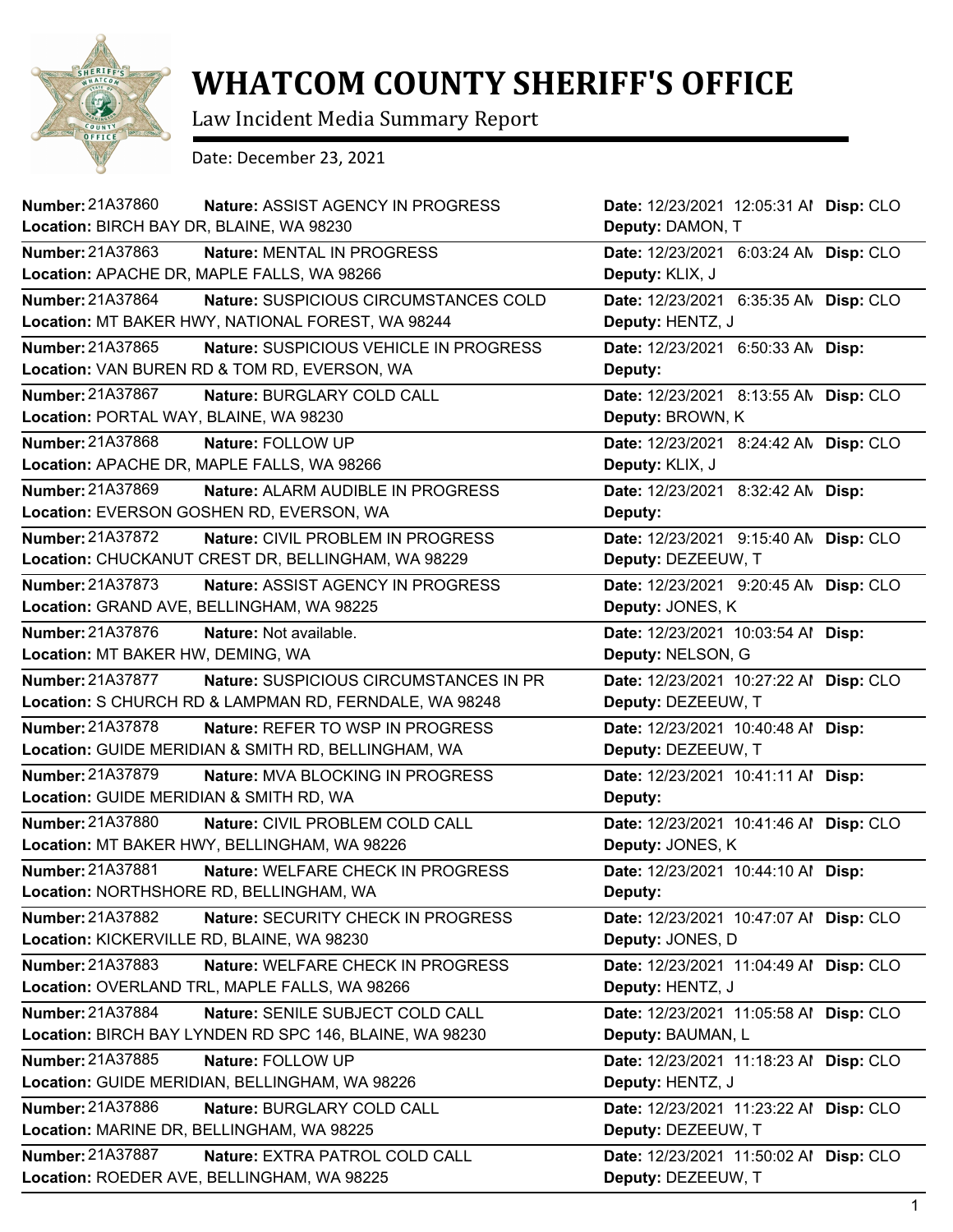| <b>Number: 21A37888</b><br><b>Nature: MVA BLOCKING IN PROGRESS</b>  | Date: 12/23/2021 11:56:30 Al Disp:     |
|---------------------------------------------------------------------|----------------------------------------|
| Location: AIRPORT DR & CANTERBURY LN, BELLINGHAM, WA                | Deputy: OSBORN, D                      |
| <b>Number: 21A37889</b><br>Nature: BURGLARY COLD CALL               | Date: 12/23/2021 11:58:55 Al Disp: CLO |
| Location: BIRCH BAY DR, BLAINE, WA 98230                            | Deputy: JONES, D                       |
| Number: 21A37890<br>Nature: THEFT COLD CALL                         | Date: 12/23/2021 10:23:51 Al Disp: CLO |
| Location: NORTHWEST DR, BELLINGHAM, WA 98226                        | Deputy: BOYD, M                        |
| <b>Number: 21A37892</b><br><b>Nature: BRANDISHING IN PROGRESS</b>   | Date: 12/23/2021 12:23:38 PI Disp: CLO |
| Location: ALDRICH RD, BELLINGHAM, WA 98226                          | Deputy: DEZEEUW, T                     |
| <b>Number: 21A37893</b><br>Nature: WATCH FOR IN PROGRESS            | Date: 12/23/2021 12:36:40 PI Disp:     |
| Location: NORTH POINT DR & CLEAR LAKE CT, BELLINGHAM, WA            | Deputy:                                |
| Number: 21A37895<br>Nature: MVA INJURY IN PROGRESS                  | Date: 12/23/2021 1:05:37 PN Disp: CLO  |
| Location: S CHURCH RD, FERNDALE, WA 98248                           | Deputy: OSBORN, D                      |
| Number: 21A37896<br>Nature: TRESPASS IN PROGRESS                    | Date: 12/23/2021 1:04:29 PN Disp: CLO  |
| Location: BAY RD, FERNDALE, WA 98248                                | Deputy: JONES, D                       |
| Number: 21A37897<br>Nature: VEHICLE PROWL COLD CALL                 | Date: 12/23/2021 1:07:37 PM Disp: CLO  |
| Location: PANGBORN RD, LYNDEN, WA 98264                             | Deputy: HENTZ, J                       |
| Number: 21A37899<br>Nature: ALARM AUDIBLE IN PROGRESS               | Date: 12/23/2021 1:28:19 PM Disp: CLO  |
| Location: N GOLF COURSE DR, BLAINE, WA 98230                        | Deputy: JONES, D                       |
| Number: 21A37901<br>Nature: DISORDERLY CONDUCT IN PROGRESS          | Date: 12/23/2021 1:32:10 PM Disp:      |
| Location: GUIDE MERIDIAN, BELLINGHAM, WA                            | Deputy:                                |
| Number: 21A37902<br>Nature: SUBJECT W/WEAPON IN PROGRESS            | Date: 12/23/2021 1:32:16 PN Disp: CLO  |
| Location: GUIDE MERIDIAN, BELLINGHAM, WA                            | Deputy: JONES, K                       |
| Number: 21A37903<br>Nature: VEHICLE PROWL COLD CALL                 | Date: 12/23/2021 12:42:01 PI Disp: CLO |
| Location: W LAKE SAMISH DR, BELLINGHAM, WA 98229                    | Deputy: BOYD, M                        |
| <b>Number: 21A37904</b><br>Nature: FRAUD COLD CALL                  | Date: 12/23/2021 1:38:03 PM Disp:      |
|                                                                     |                                        |
| Location: MORGAN DR, BLAINE, WA                                     | Deputy: VANDYKE, F                     |
| Number: 21A37905<br>Nature: CIVIL PROBLEM COLD CALL                 | Date: 12/23/2021 1:51:10 PM Disp:      |
| Location: GUIDE MERIDIAN & SMITH RD, BELLINGHAM, WA                 | Deputy:                                |
| Number: 21A37906<br>Nature: WELFARE CHECK IN PROGRESS               | Date: 12/23/2021 2:46:16 PM Disp:      |
| Location: SWEET RD, BLAINE, WA                                      | Deputy:                                |
| <b>Number: 21A37907</b><br><b>Nature: ASSIST AGENCY IN PROGRESS</b> | Date: 12/23/2021 2:48:16 PM Disp: CLO  |
| Location: MARINE DR, BELLINGHAM, WA 98226                           | Deputy: STRAND, E                      |
| Number: 21A37908<br>Nature: HANGUP (911) IN PROGRESS                | Date: 12/23/2021 2:55:22 PM Disp:      |
| Location: MITCHELL WA, BELLINGHAM, WA                               | Deputy:                                |
| Number: 21A37910<br>Nature: ASSIST CITIZEN COLD CALL                | Date: 12/23/2021 3:24:30 PN Disp: CLO  |
| Location: SUDDEN VALLEY DR, BELLINGHAM, WA 98229                    | Deputy: SHELTON, D                     |
| Number: 21A37911<br>Nature: ASSIST CITIZEN IN PROGRESS              | Date: 12/23/2021 3:28:18 PN Disp: INF  |
| Location: BAY RD, FERNDALE, WA 98248                                | Deputy: VANDYKE, F                     |
| Number: 21A37912<br>Nature: WATCH FOR IN PROGRESS                   | Date: 12/23/2021 3:34:03 PM Disp:      |
| Location: LAKEWAY DR, BELLINGHAM, WA                                | Deputy:                                |
| <b>Number: 21A37914</b><br>Nature: DOMESTIC VERBAL IN PROGRESS      | Date: 12/23/2021 4:11:24 PM Disp: CLO  |
| Location: W 34TH CRST, BLAINE, WA 98230                             | Deputy: VANDYKE, F                     |
| Number: 21A37915<br>Nature: WATCH FOR IN PROGRESS                   | Date: 12/23/2021 4:16:52 PM Disp:      |
| Location: BIRCH BAY LYNDEN RD & NB I5 NO, BLAINE, WA                | Deputy:                                |
| Number: 21A37916<br>Nature: PROPERTY FOUND IN PROGRESS              | Date: 12/23/2021 4:39:16 PM Disp:      |
| Location: NIELSEN AV, FERNDALE, WA                                  | Deputy: WRIGHT, M                      |
| Number: 21A37918<br>Nature: WATCH FOR IN PROGRESS                   | Date: 12/23/2021 4:45:39 PM Disp:      |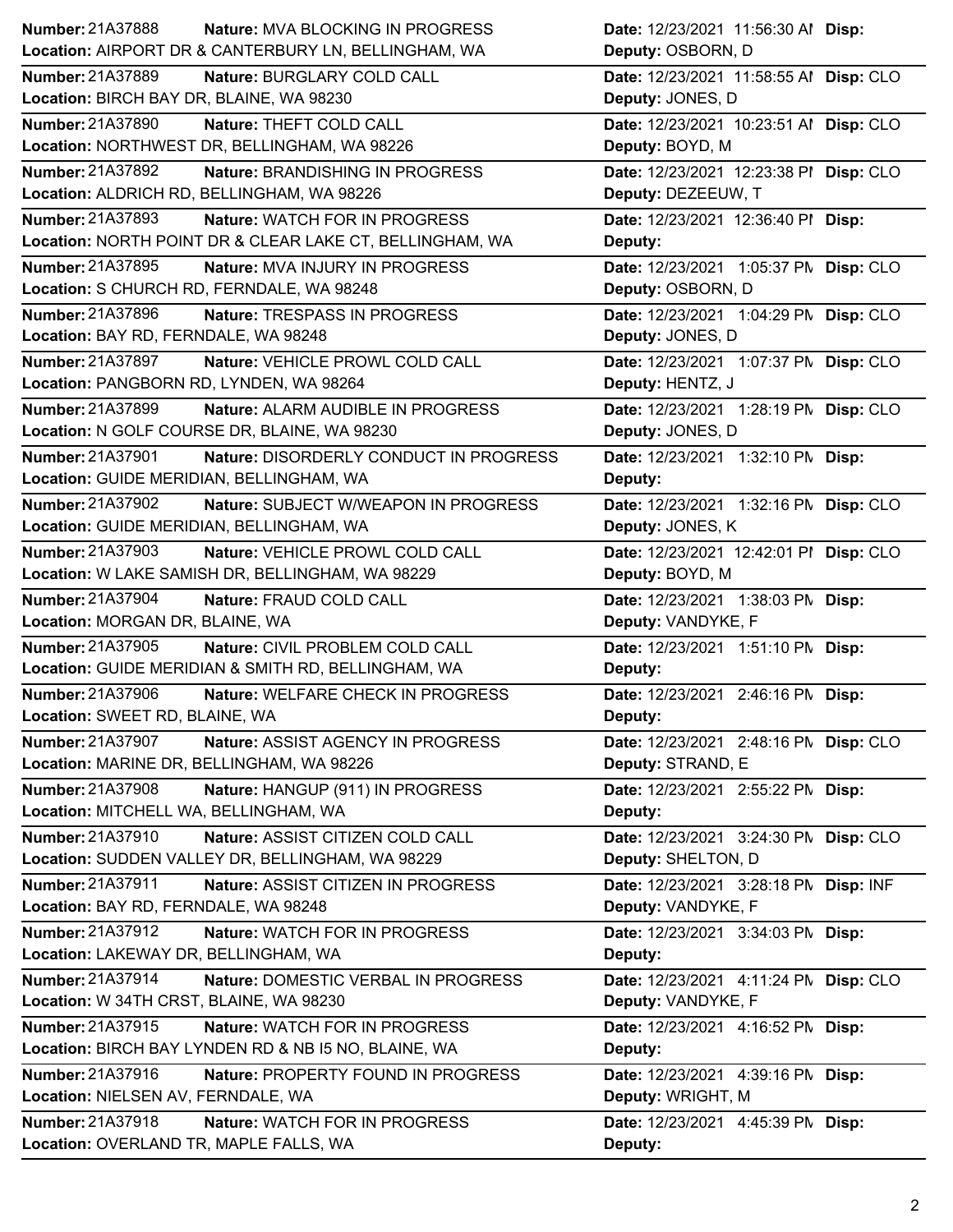| Number: 21A37919<br>Nature: HARASSMENT IN PROGRESS                                                           | Date: 12/23/2021 4:45:57 PM Disp:     |
|--------------------------------------------------------------------------------------------------------------|---------------------------------------|
| Location: BROWN RD, FERNDALE, WA                                                                             | Deputy: VANDYKE, F                    |
| Number: 21A37920<br>Nature: REFER TO WSP IN PROGRESS                                                         | Date: 12/23/2021 4:53:59 PM Disp:     |
| Location: SB I5 AT & MP 26, BELLINGHAM, WA                                                                   | Deputy:                               |
| Number: 21A37921<br>Nature: NOISE COLD CALL                                                                  | Date: 12/23/2021 4:56:32 PN Disp: CLO |
| Location: NORTHWEST DR, BELLINGHAM, WA 98226                                                                 | Deputy: SHELTON, D                    |
| <b>Number: 21A37922</b><br>Nature: WATCH FOR IN PROGRESS                                                     | Date: 12/23/2021 5:13:11 PM Disp:     |
| Location: E AXTON RD & GUIDE MERIDIAN, BELLINGHAM, WA                                                        | Deputy:                               |
| <b>Number: 21A37923</b><br><b>Nature: WATCH FOR IN PROGRESS</b>                                              | Date: 12/23/2021 5:16:24 PM Disp:     |
| Location: E SMITH RD & GUIDE MERIDIAN, WA                                                                    | Deputy:                               |
| Number: 21A37924<br>Nature: WATCH FOR IN PROGRESS                                                            | Date: 12/23/2021 5:25:15 PM Disp:     |
| Location: GUIDE MERIDIAN & BARTLETT RD, LYNDEN, WA                                                           | Deputy:                               |
| Number: 21A37925<br>Nature: DRUGS IN PROGRESS                                                                | Date: 12/23/2021 5:31:40 PM Disp:     |
| Location:                                                                                                    | Deputy: NYHUS, J                      |
| Number: 21A37927<br>Nature: SUSPICIOUS VEHICLE COLD CALL                                                     | Date: 12/23/2021 5:49:17 PM Disp: CLO |
| Location: GEMINI ST, BLAINE, WA 98230                                                                        | Deputy: JONES, D                      |
| Number: 21A37928<br>Nature: MENTAL COLD CALL                                                                 | Date: 12/23/2021 5:53:02 PN Disp: CLO |
| Location: NORDUM RD, EVERSON, WA 98247                                                                       | Deputy: INGERMANN, N                  |
| Number: 21A37929<br>Nature: MVA BLOCKING IN PROGRESS                                                         | Date: 12/23/2021 6:10:05 PN Disp: CLO |
| Location: MERIDIAN ST, BELLINGHAM, WA 98226                                                                  | Deputy: STRAND, E                     |
| Number: 21A37930<br>Nature: WELFARE CHECK IN PROGRESS                                                        | Date: 12/23/2021 6:18:28 PN Disp: CLO |
| Location: OVERLAND TRL, MAPLE FALLS, WA 98266                                                                | Deputy: INGERMANN, N                  |
| Number: 21A37932<br>Nature: REFER TO WSP IN PROGRESS                                                         | Date: 12/23/2021 6:27:55 PM Disp:     |
| Location: GUIDE MERIDIAN & SMITH RD, WA                                                                      | Deputy:                               |
| Number: 21A37933<br>Nature: ASSIST AGENCY IN PROGRESS                                                        | Date: 12/23/2021 6:38:49 PM Disp:     |
| Location: OVERLAND TR, MAPLE FALLS, WA                                                                       | Deputy:                               |
| Number: 21A37935<br>Nature: ASSIST CITIZEN IN PROGRESS                                                       | Date: 12/23/2021 7:24:41 PM Disp:     |
| Location: NORTHWEST DR & LARSON RD, BELLINGHAM, WA                                                           | Deputy:                               |
| Number: 21A37936<br>Nature: REFER TO OTHER AGENCY IN PROGR                                                   | Date: 12/23/2021 7:31:46 PM Disp:     |
| Location: DAHL LN, BLAINE, WA                                                                                | Deputy:                               |
| <b>Number: 21A37937</b><br>Nature: ASSIST CITIZEN IN PROGRESS                                                | Date: 12/23/2021 7:37:04 PM Disp:     |
| Location: HANNEGAN RD, BELLINGHAM, WA                                                                        | Deputy:                               |
| Number: 21A37938<br>Nature: SHOTS IN PROGRESS                                                                | Date: 12/23/2021 7:50:55 PM Disp: CLO |
| Location: MT BAKER HWY, DEMING, WA 98244                                                                     | Deputy: INGERMANN, N                  |
| Number: 21A37939<br>Nature: WATCH FOR IN PROGRESS                                                            | Date: 12/23/2021 8:26:33 PM Disp:     |
| Location: BOB HALL RD & BIRCH BAY LYNDEN RD, LYNDEN, WA                                                      | Deputy:                               |
| Number: 21A37940<br>Nature: DOMESTIC PHYSICAL IN PROGRESS                                                    | Date: 12/23/2021 8:28:44 PM Disp: CAA |
| Location: MALACHITE DR, BELLINGHAM, WA 98226                                                                 | Deputy: VANDERVEEN, T                 |
| Arrested: HUBBARD, DAVID V.<br><b>Age: 47</b>                                                                |                                       |
| Offenses: Assault 4th DV, Interfere With Reporting DV, Malicious Mischief 3rd DV, Burglary, Residential      |                                       |
| Number: 21A37941<br>Nature: ANIMAL PROBLEM IN PROGRESS                                                       |                                       |
|                                                                                                              | Date: 12/23/2021 8:43:51 PM Disp: CLO |
| Location: MARINE DR, BELLINGHAM, WA 98225                                                                    | Deputy: WOOD, B                       |
| Number: 21A37942<br>Nature: SUSPICIOUS CIRCUMSTANCES IN PR                                                   | Date: 12/23/2021 8:45:39 PM Disp: ACT |
| Location: SEAFAIR DR, BLAINE, WA 98230                                                                       | Deputy: VANDYKE, F                    |
| Number: 21A37945<br>Nature: HANGUP (911) IN PROGRESS                                                         | Date: 12/23/2021 9:28:24 PM Disp:     |
| Location: SLATER RD, BELLINGHAM, WA                                                                          | Deputy:                               |
| Number: 21A37946<br>Nature: TRAFFIC HAZARD IN PROGRESS<br>Location: NORTHWEST DR & SLATER RD, BELLINGHAM, WA | Date: 12/23/2021 9:41:49 PM Disp:     |